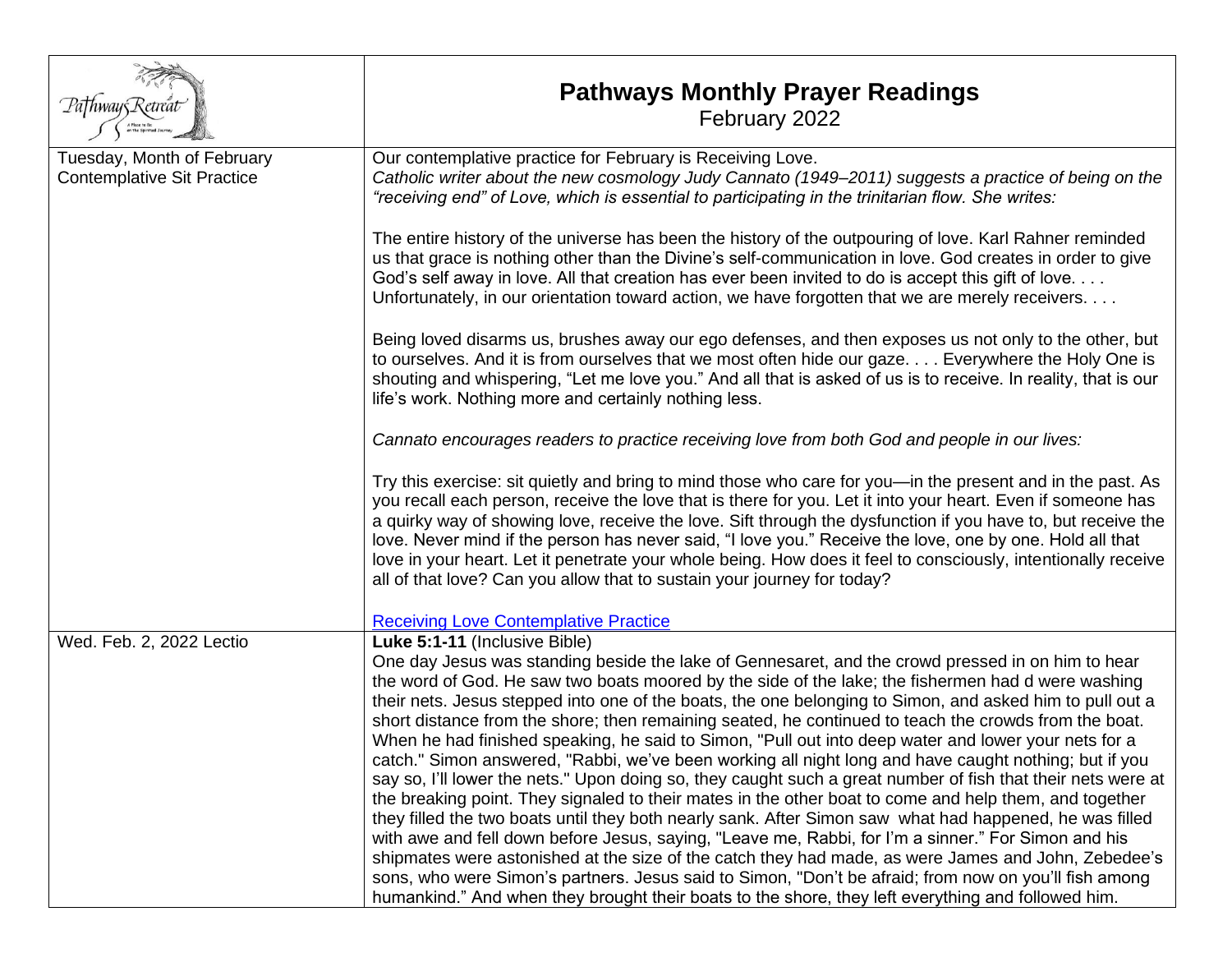| Thur. Feb. 3, 2022                             | Psalm 138                                                                                               |
|------------------------------------------------|---------------------------------------------------------------------------------------------------------|
| <b>Centering Prayer</b>                        | I give You thanks, O Blessed One, with my whole heart;                                                  |
|                                                | before all the people I sing your praise.                                                               |
|                                                | I was humbled when I came to see that You dwell in me, in the Sacred Chapel of all souls;               |
|                                                | my gratitude knows no bounds!                                                                           |
|                                                | For You are the Holy One, the Life of our life.                                                         |
|                                                | On the day that I called, You answered me;                                                              |
|                                                | the strength of my soul You increased.                                                                  |
|                                                | All the leaders of the earth shall one day praise You,                                                  |
|                                                | when your Spirit Awakens in every heart                                                                 |
|                                                | You do not forsake those who call upon You.                                                             |
|                                                | Your steadfast Love and Truth endure forever.                                                           |
|                                                | -Psalms for Praying © 2007 Nan C. Merrill                                                               |
| Wed. Feb. 9, 2022 Lectio                       | Luke 6:17-26 Beatitudes (Inclusive Bible)                                                               |
|                                                | Coming down the mountain with them, Jesus stopped in a level area where there were a great number of    |
|                                                | disciples. A large crowd of people was with them from Jerusalem and all over Judea, to as far north as  |
|                                                | the coastal region of Tyre and Sidon-people who had come to hear Jesus and to be healed of their        |
|                                                | diseases, and even to be freed from unclean spirits. Indeed, the whole crowd was trying to touch Jesus, |
|                                                | because power was coming out of him and healing them all.                                               |
|                                                | Looking at the disciples, Jesus said:                                                                   |
|                                                | "You who are poor are blessed, for the reign of God is yours.                                           |
|                                                | You who are hungry now are blessed, for you'll be filled.                                               |
|                                                | You who weep now are blessed, for you'll laugh.                                                         |
|                                                | You are blessed when people hate you, when they scorn and insult you and spurn your name as evil        |
|                                                | because of the Chosen One.                                                                              |
|                                                | On the day they do so, rejoice and be glad: your reward will be great in heaven,                        |
|                                                | for their ancestors treated the prophets the same way.                                                  |
|                                                | But woe to you, rich,                                                                                   |
|                                                | for you are now receiving your comfort in full.                                                         |
|                                                | Woe to you who are full, for you'll go hungry.                                                          |
|                                                | Woe to you who laugh now, for you will weep in your grief.                                              |
|                                                | Woe to you when all speak well of you,                                                                  |
|                                                | for their ancestors treated the false prophets in the same way."                                        |
| Thur. Feb. 10, 2022<br><b>Centering Prayer</b> | Jeremiah 17:7-8 (Inclusive Bible)                                                                       |
|                                                | Blessed are those who put their trust in God, with God for their hope.                                  |
|                                                | They are like a tree planted by the river, that sends out its roots toward the stream.                  |
|                                                | When the heat comes, it feels no heat; its leaves stay green.                                           |
|                                                | It is untroubled in a year of drought it is not anxious, and never ceases to bear fruit.                |
|                                                |                                                                                                         |
|                                                |                                                                                                         |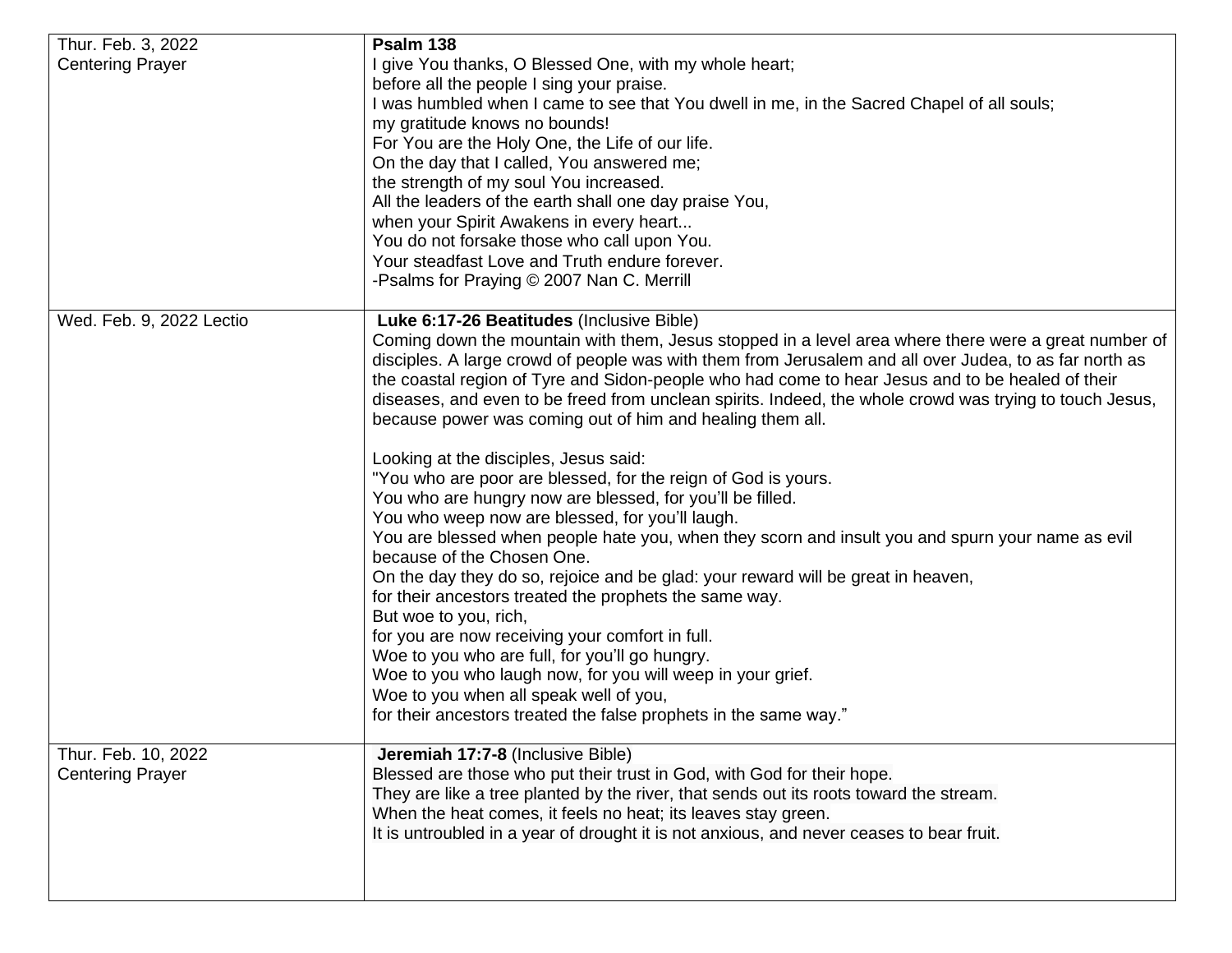|                                                                                              | Psalm 1<br>Blessed are those who walk hand in hand with goodness,<br>who stand beside virtue, who sit in the seat of truth;<br>For their delight is in the Spirit of Love, and in Love's heart they dwell day and night.<br>They are like trees planted by streams of water,<br>that yield fruit in due season, and their leaves flourish;<br>And in all that they do, they give life.<br>-Psalms for Praying © 2007 Nan C. Merrill                                                                                                                                                                                                                                                                                                                                                                                                                                                                                                                                                                                                                                                                                                                                                                                                                                                                                                                                                                                                                                                             |
|----------------------------------------------------------------------------------------------|-------------------------------------------------------------------------------------------------------------------------------------------------------------------------------------------------------------------------------------------------------------------------------------------------------------------------------------------------------------------------------------------------------------------------------------------------------------------------------------------------------------------------------------------------------------------------------------------------------------------------------------------------------------------------------------------------------------------------------------------------------------------------------------------------------------------------------------------------------------------------------------------------------------------------------------------------------------------------------------------------------------------------------------------------------------------------------------------------------------------------------------------------------------------------------------------------------------------------------------------------------------------------------------------------------------------------------------------------------------------------------------------------------------------------------------------------------------------------------------------------|
| Wed. Feb. 16, 2022 Lectio<br>Genesis 45:3-11, 15 Joseph's mercy                              | Luke 6:27-38 (Inclusive Bible)<br>and Jesus said, "To you who hear me, I say: love your enemies. Do good to those who hate you,<br>bless those who curse you, and pray for those who mistreat you. When they slap you on one cheek, turn<br>and give them the other; when they take your coat, let them have your shirt as well. Give to all who beg<br>from you. When someone takes what is yours, don't demand it back."<br>"Do to others what you would have them do to you. If you love those who love you, what credit does that<br>do to you? Even sinners love those who love them. If you do good only to those who do good to you,<br>what credit does that do you? Even sinners do as much. If you lend to those you expect to repay you,<br>what credit does that do you? Even sinners lend to other sinners, expecting to be repaid in full.<br>Love your enemies and do good to them. Lend without expecting repayment, and your reward will be<br>great. You'll rightly be called children of the Most High, since God is good even to the ungrateful and the<br>wicked. Be compassionate (merciful), as your loving God is compassionate (merciful).<br>Don't judge, and you won't be judged. Don't condemn, and you won't be condemned. Pardon, and you'll<br>be pardoned. Give, and it will be given to you: a full measure-packed down, shaken together and running<br>over-will be poured into your lap. For the amount you measure out is the amount you'll be given back." |
| Thur. Feb. 17, 2022<br><b>Centering Prayer</b><br>Psalm                                      | Psalm 37:1-9<br>Trust in the Most High and seek goodness; live harmoniously upon the earth in peace in with assurance.<br>Take delight in the Beloved and enjoy the bountiful gifts of love.<br>Commit your life to the Beloved, confident that love will act on your behalf,<br>making clear your pathway, bright as the sun at midday.<br>Be still before the Beloved, and wait quietly in the Silence.<br>Pray for those who prosper by deceitful means, and for those who live by their own devices.<br>Recognize your anger as unfulfilled desire, and lift your thoughts to higher planes;<br>For those who act out of anger, separate themselves from love;<br>while those who live in harmony, shall know peace, assurance, gratitude, and love-<br>-Psalms for Praying © 2007 Nan C. Merrill                                                                                                                                                                                                                                                                                                                                                                                                                                                                                                                                                                                                                                                                                           |
| Wed. Feb. 23, 2022 Lectio<br>Transfiguration<br>Exodus 34:29-35 Moses Face<br><b>Shining</b> | Luke 9:28-36 (Inclusive Bible)<br>Jesus took Peter and John and James, and went up on a mountain to pray. While Jesus was praying, his<br>face changed in appearance and the clothes he wore became dazzling white.<br>Suddenly two people were there talking with Jesus - Moses and Elijah. They appeared in glory and<br>spoke of the prophecy that Jesus was about to fulfill in Jerusalem.<br>Peter and the others had already fallen into a deep sleep, but awakening, they saw Jesus' glory-and the<br>two people who were standing next to him. When the two were leaving, Peter said to Jesus, "Rabbi, how                                                                                                                                                                                                                                                                                                                                                                                                                                                                                                                                                                                                                                                                                                                                                                                                                                                                              |